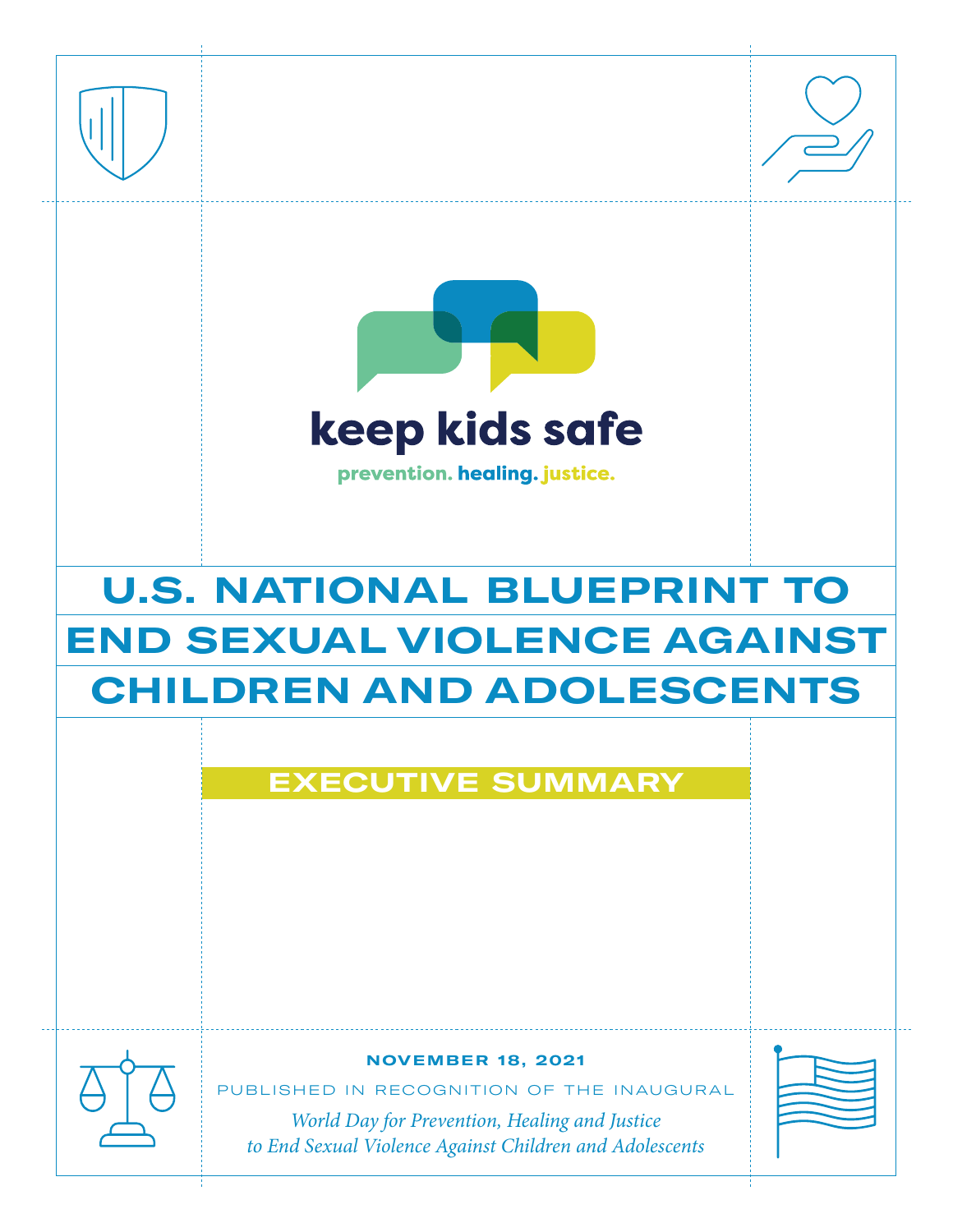hildren and adolescents are exposed to sexual violence in multiple forms: child sexual abuse, incest, child sexual exploitation, rape, online child sexual abuse and exploitation, sexual violence in dating/intimate relationships, sexual violence among peers, child marriage, and sexual harassment. Sexual violence is happening in families, local communities, schools, sport, places of worship, and online. Children and adolescents of every age, race, ethnicity, socio-economic status, religion, sexual orientation, and gender identity are impacted, as are children with physical, intellectual, and cognitive disabilities. Millions of Americans are survivors and affected family members.

Violence against children and adolescents contributes to an insidious cycle of violence throughout people's lifetimes and can lead to juvenile-on-juvenile and adult perpetration. Additionally, child sexual abuse victims are at increased risk of re-victimization and are at twice the risk of intimate partner violence (IPV) later in life. The Centers for Disease Control and Prevention (CDC) has noted that these adverse childhood experiences (ACEs) impact victims' short-term and long-term social and emotional development. Many victims experience devastating mental health challenges including depression, posttraumatic stress disorder (PTSD), substance abuse, and increased risk for suicide or suicide attempts.

Research, data, and evidence are essential to effectively understand the magnitude of the problem, support policies and programs that are science and evidence-based, and track progress in effectively addressing the problem. Unfortunately, the data, statistics, and evidence are outdated, have substantial gaps in information, or are nonexistent. In fact, there are no exact estimates of the percentages of children and adolescents in the U.S. that experience some form of sexual violence. According to the U.S. Centers for Disease Control and Prevention (CDC), child sexual abuse is a significant but preventable public health problem. Many children wait to report or never report child sexual abuse. Although estimates vary across studies, the data show:

- About 1 in 4 girls and 1 in 13 boys experience child sexual abuse at some point in childhood.
- One in 10 children will be sexually abused before the age of 18, a rate of sexual victimization 2.3 times higher than adults experience.
- 91% of child sexual abuse is perpetrated by someone the child or child's family knows.
- The total lifetime economic burden of child sexual abuse in the United States in 2015 was estimated to be at least \$9.3 billion. (This is a conservative figure since an estimated 90% of child sexual abuse is not officially reported).
- Sexual violence starts early. One in 3 female rape victims experienced it for the first time between 11–17 years old and 1 in 8 reported that it occurred before age 10. Nearly 1 in 4 male rape victims experienced it for the first time between 11–17 years old and about 1 in 4 reported that it occurred before age 10.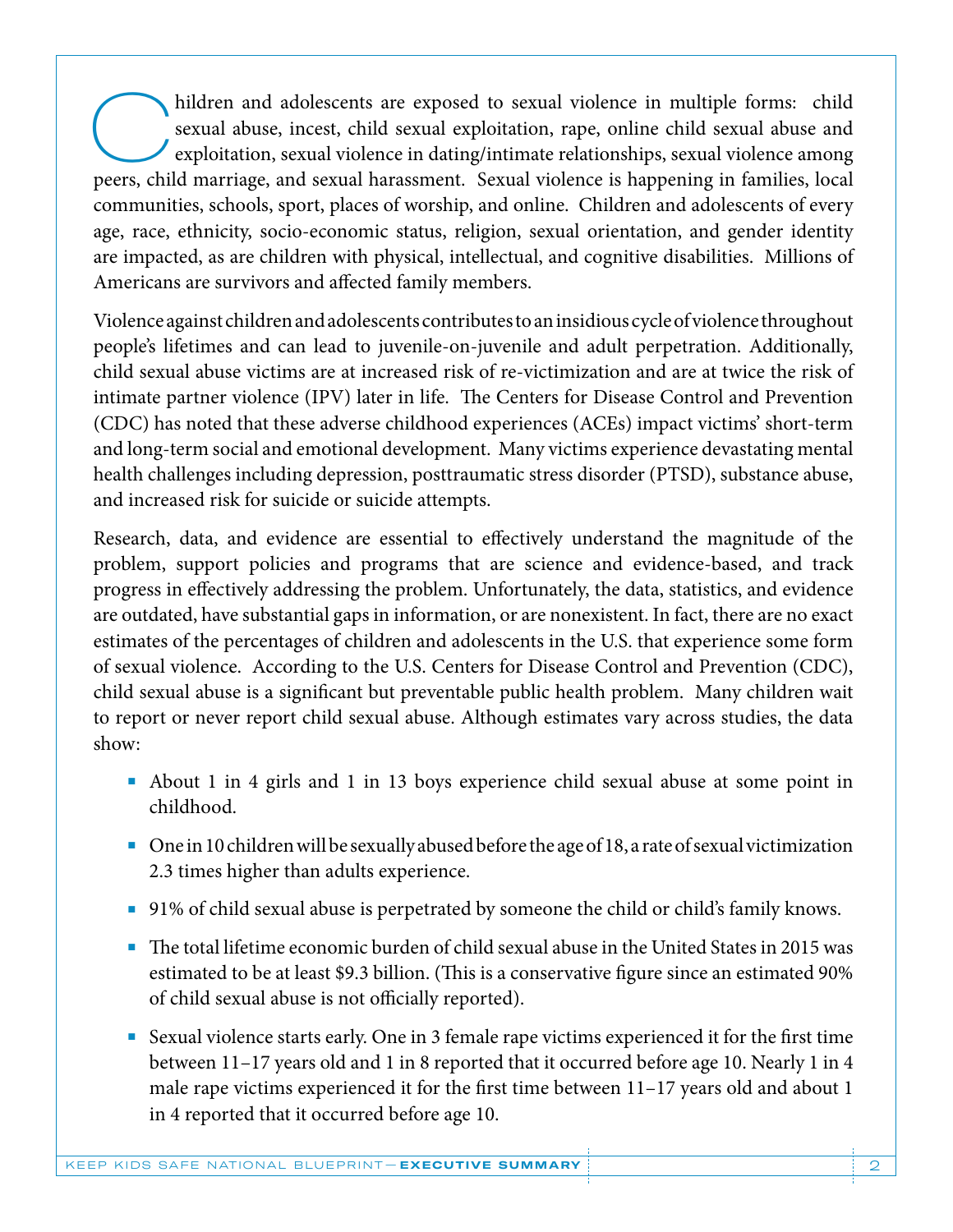- Studies that exist show that rates of sexual violence are seven to 10 times higher for children and adolescents with cognitive and physical disabilities.
- Gender nonconforming and transgender children and adolescents, and LGBTQ+ adolescents are also at greater risk.
- A recent study indicated that 13% of athletes experienced one form of sexual abuse at least once as a child in sport. With sport participation levels as they are today, there are an estimated 5.91 million survivors of sexual abuse in sports in the United States alone.
- An estimated 12 percent of child sexual abuse is reported to authorities each year. Studies suggest that as many as 33% of victims never tell anyone they were abused. One study found that 60% to 80% of victims of childhood sexual abuse wait until adulthood to disclose their abuse. In fact, the average age of disclosure of child sexual abuse in a study of 1,000 victims was 52 years old.

Sexual violence against children and adolescents is a public health crisis that has been put on the backburner for far too long and has only been exacerbated by the COVID-19 pandemic. During the pandemic, lockdowns, increased online activity, economic instability, and other factors intensified the problem. Many children have been hidden from the caring adults, community members, and mandated reporters who could have protected them. Additionally, children are spending unprecedented time online, increasing exposure to technology-facilitated violence, sexual exploitation, and abuse. Disruptions in routine, isolation, more time spent at home and online, financial insecurity, stress, and anxiety increased the risk and incidents of violence against children.

As our nation recovers from the pandemic, it is critical that our response focuses on policies and systems that not only prevent child abuse from happening in the first place but also on those that deliver effective interventions to assist children and families during and after crisis. Equally important are systems that can help survivors heal and seek justice to hold offenders accountable and prevent further victimization. We must seize this opportunity to ensure that all children and adolescents are safe. The time to act is now.

By making smart federal policy and funding investments, we can deliver practical and costeffective programs that can break the cycle of violence in the United States. The latest evidence and data have identified *three equally important and mutually interdependent pillars of action*: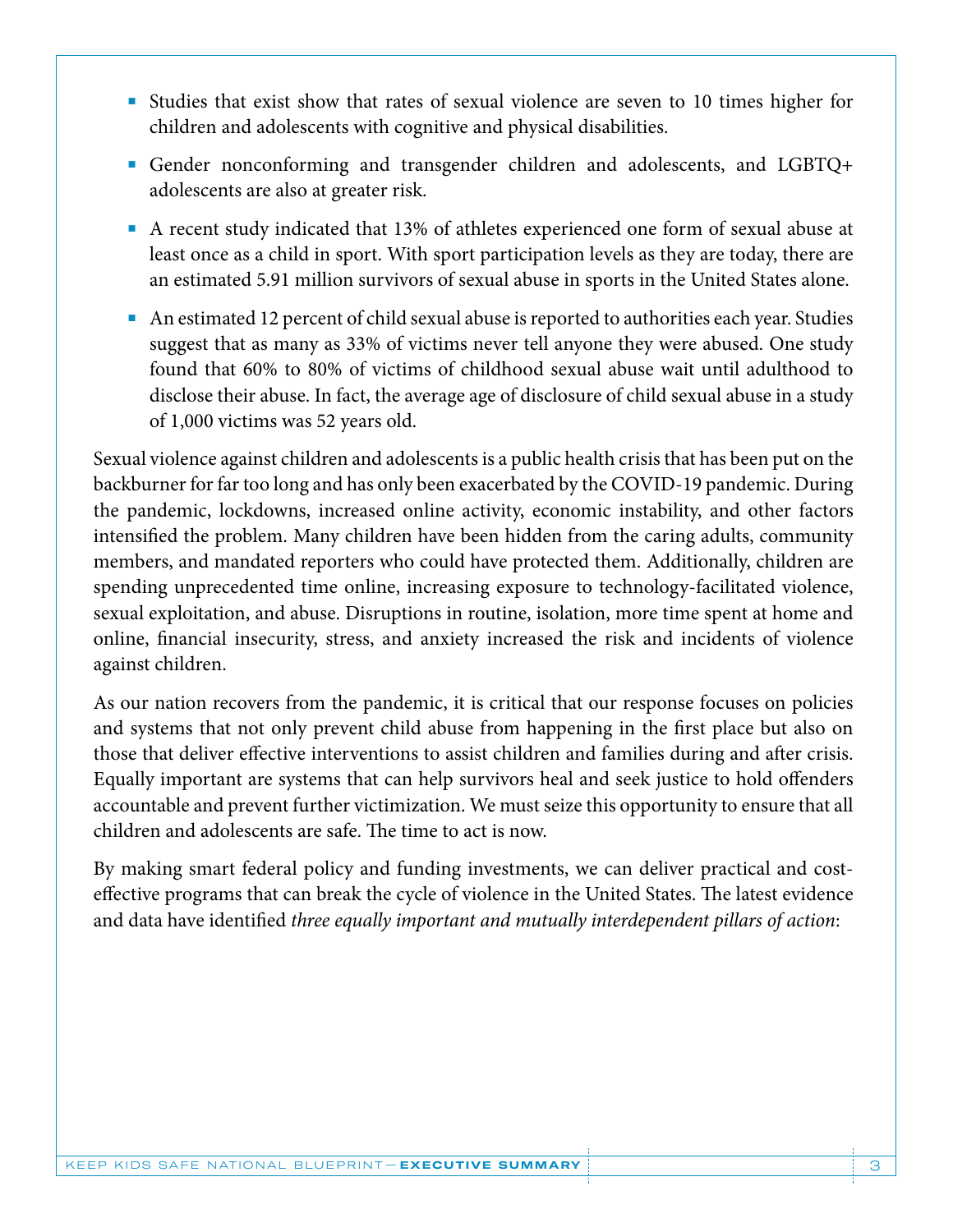

**Prevention:** Prevention efforts must be taken to scale in families, communities, schools, nonprofit organizations, sports, and online



**Healing:** Children, adolescents, and adults who experienced sexual violence as children must have access to culturally appropriate, child- and survivor-centered services so they can engage in processes that help them heal



**Justice:** Children, adolescents, and adults who experienced sexual violence as children must have access to fair child- and survivor-centered justice.

We ask the Administration and Congress to launch initiatives to end sexual violence against children to deliver prevention, healing, and justice solutions at full scale in the United States:

- 1. **Approve an executive order mobilizing prevention, healing, and justice of sexual violence against children and adolescents to include:**
	- a. **Declare Nov 18 as the "National Day for Child Sexual Abuse and Exploitation Prevention, Healing and Justice."**
	- b. **Mobilize Financial Resources** from existing funding, upcoming budget, and appropriations cycles as well as investments from the private sector, foundations, and others for domestic and global programs.
	- c. **Declare sexual violence against children and adolescents a U.S. public health emergency** and authorize an annual Surgeon General's report that defines the problem and progress in our national response.
	- d. Convene a **federal interagency Task Force** on the prevention, healing, and justice of Sexual Violence Against Children and Adolescents, chaired by the White House, to develop and implement a National Plan to End Sexual Violence Against Children and Adolescents. The establishment of a senior leadership position in the White House with authority to coordinate with federal agencies with direct roles in combatting child sexual abuse will elevate the importance of the issue.
	- e. Establish an interagency "End Sexual Violence Against Children and Adolescents **data working group** to develop standard definitions for child sexual abuse prevention, healing and justice that can be applied across the Federal government and on updating data and statistics on the scope of the problem.
	- f. Hold a **Keep Kids Safe National Summit** on the prevention, healing, and justice of sexual violence against children and adolescents convened by the White House, supported by appropriate executive agencies, and attended by survivors and families, thought leaders, researchers, federal, state, and local leaders, and others from allied organizations around the U.S. to promote awareness and to generate